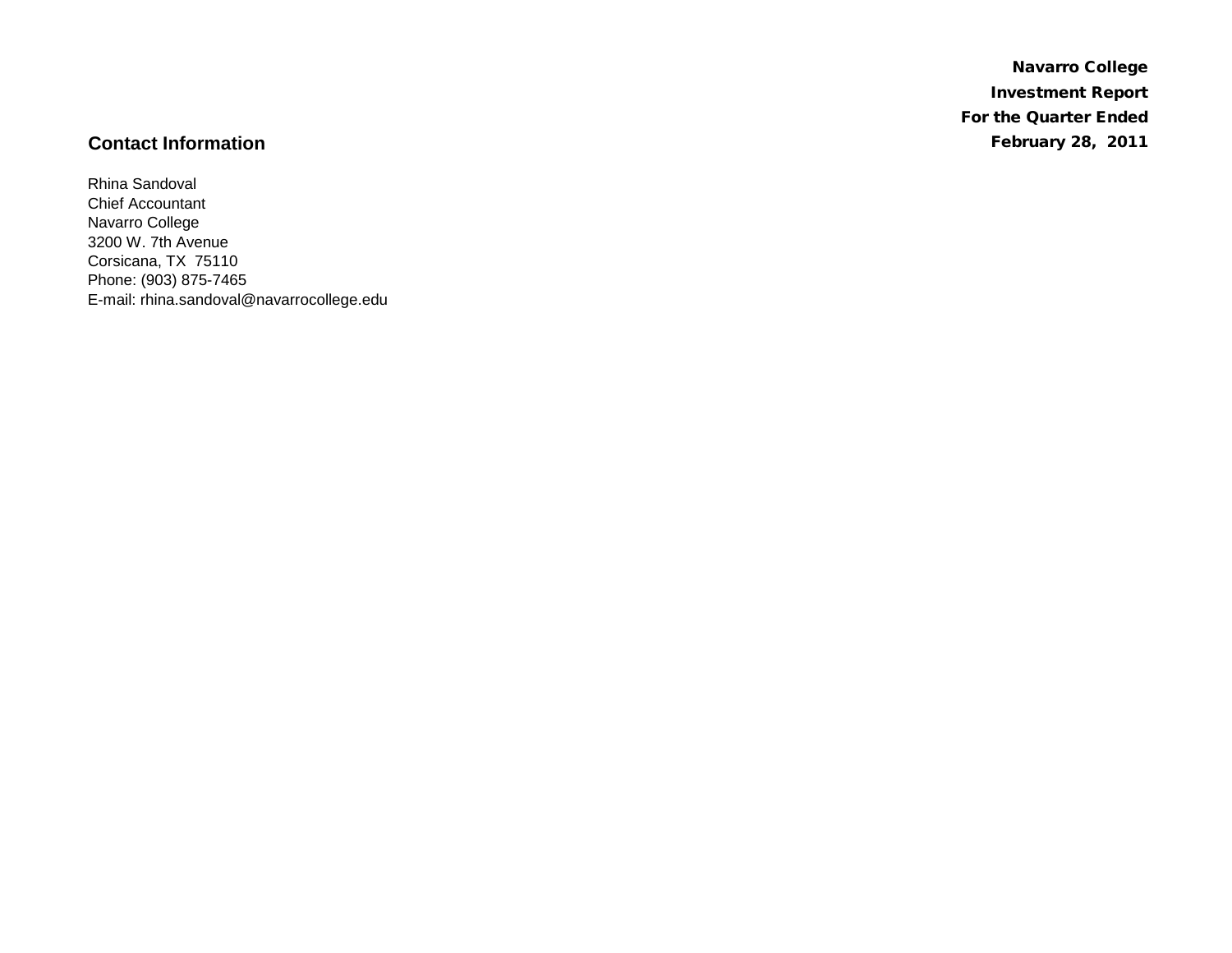# NAVARRO COLLEGE INVESTMENT REPORT FOR THE QUARTER ENDED FEBRUARY 28, 2011

| <b>TYPE OF INVESTMENT</b>                                                                                          | <b>BEGINNING</b><br><b>BOOK VALUE</b><br>11/30/10 | <b>ADDITIONS/</b><br><b>CHANGES</b><br><b>FOR PERIOD</b> | <b>ENDING</b><br><b>BOOK VALUE</b><br>02/28/11 | <b>BEGINNING</b><br><b>MARKET VALUE</b><br>11/30/10 | <b>ENDING</b><br><b>MARKET VALUE</b><br>02/28/11 |
|--------------------------------------------------------------------------------------------------------------------|---------------------------------------------------|----------------------------------------------------------|------------------------------------------------|-----------------------------------------------------|--------------------------------------------------|
| <b>Certificates of Deposit</b>                                                                                     |                                                   |                                                          |                                                |                                                     |                                                  |
| Citizens National Bank-Henderson CD #677159 (Schol)<br>Due 08/01/2011 @ 2.100% Rate<br>Purchased 08/01/2009        | 250,000.00                                        |                                                          | 250,000.00                                     | 251,740.41                                          | 253,034.93                                       |
| Prosperity Bank - CD #730010473 (Agency)<br>Due 04/09/2011 @ 1.100% Rate<br>Purchased 04/09/2010                   | 100,000.00                                        |                                                          | 100,000.00                                     | 100,708.22                                          | 100,979.45                                       |
| Prosperity Bank - CD #730010475 (Schol)<br>Due 04/09/2011 @1.100% Rate<br>Purchased 04/09/2010                     | 510,000.00                                        |                                                          | 510,000.00                                     | 513,611.92                                          | 514,995.21                                       |
| Community National Bank & Trust of TX - CD #1121587 (Schol)<br>Due 01/18/2012 @1.190% Rate<br>Purchased 07/18/2010 | 640,000.00                                        |                                                          | 640,000.00                                     | 642,816.88                                          | 644,694.79                                       |
| Community National Bank & Trust of TX - CD #1141420 (E&G)<br>Due 02/28/2012 @ 1.000% Rate<br>Purchased 08/28/2010  | 1,500,000.00                                      |                                                          | 1,500,000.00                                   | 1,503,863.01                                        | 1,507,561.64                                     |
| Community National Bank & Trust of TX - CD #1141442 (E&G)<br>Due 09/07/2011 @ .700% Rate<br>Purchased 09/07/2010   | 1,500,000.00                                      |                                                          | 1,500,000.00                                   | 1,502,416.44                                        | 1,505,005.48                                     |
| State Farm - CD #1019063147 (Aux)<br>Due 10/01/2011 @.9100% Rate<br>Purchased 10/01/2010                           | 100,000.00                                        |                                                          | 100,000.00                                     | 101,607.82                                          | 101,836.07                                       |
| Prosperity Bank - CD #730010472 (E&G)<br>Due 04/09/2011 @ .4500% Rate<br>Purchased 10/09/2010                      | 1,000,000.00                                      |                                                          | 1,000,000.00                                   | 1,000,641.10                                        | 1,001,750.68                                     |
| First Bank & Trust Co. - CD #5006220 (E&G)<br>Due 10/18/2011 @2.200% Rate<br>Purchased 10/18/2010                  | 100,000.00                                        |                                                          | 100,000.00                                     | 100,259.18                                          | 100,801.64                                       |
| Subtotal<br>ደ                                                                                                      | 5.700.000.00                                      | \$<br>0.00                                               | \$<br>5,700,000.00                             | 5,717,664.98<br>\$                                  | 5.730.659.89<br>\$                               |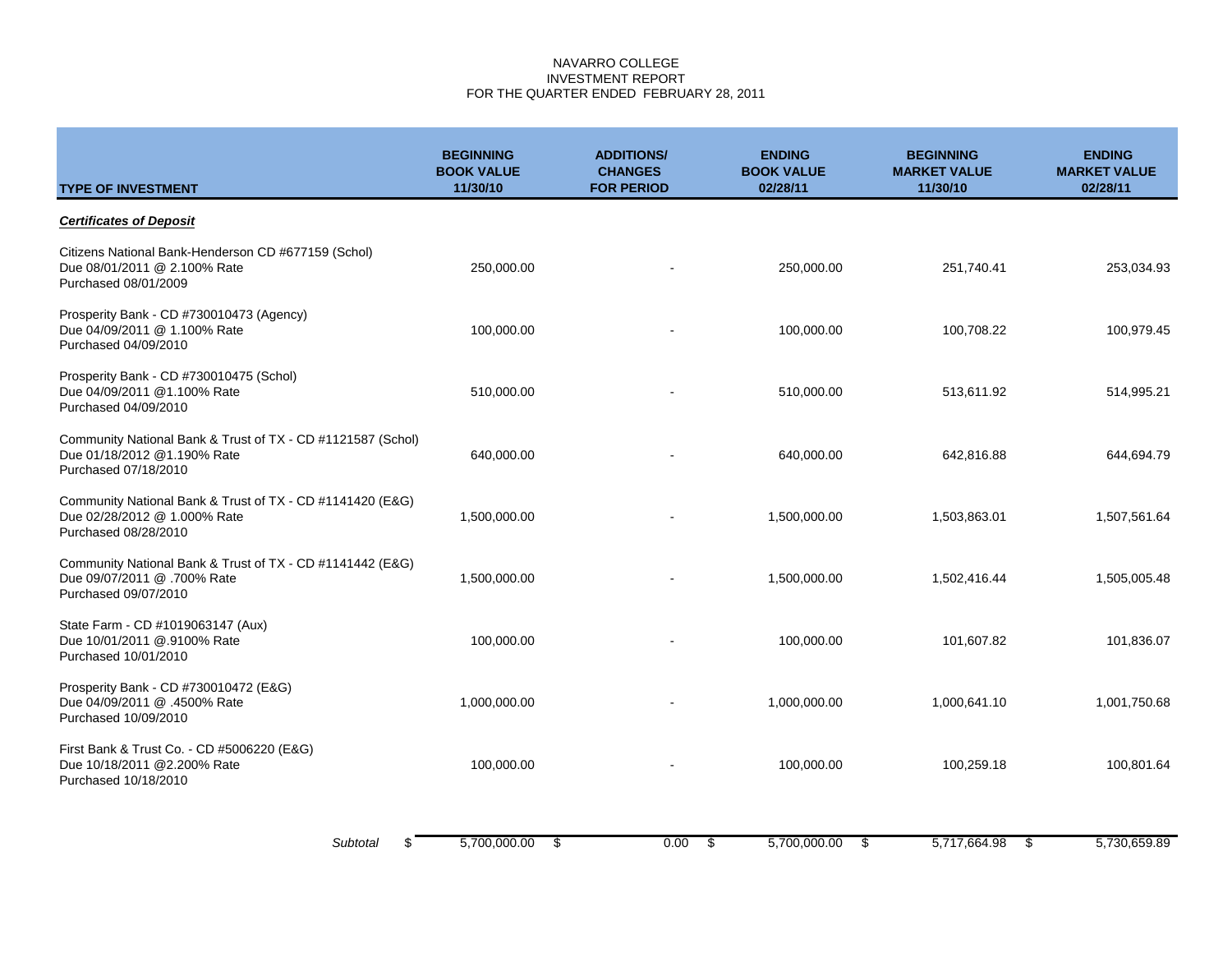# NAVARRO COLLEGE INVESTMENT REPORT FOR THE QUARTER ENDED FEBRUARY 28, 2011

| <b>TYPE OF INVESTMENT</b>                |              | <b>BEGINNING</b><br><b>BOOK VALUE</b><br>11/30/10 |   | <b>ADDITIONS/</b><br><b>CHANGES</b><br><b>FOR PERIOD</b> |      | <b>ENDING</b><br><b>BOOK VALUE</b><br>02/28/11 |      | <b>BEGINNING</b><br><b>MARKET VALUE</b><br>11/30/10 |      | <b>ENDING</b><br><b>MARKET VALUE</b><br>02/28/11 |  |
|------------------------------------------|--------------|---------------------------------------------------|---|----------------------------------------------------------|------|------------------------------------------------|------|-----------------------------------------------------|------|--------------------------------------------------|--|
| <b>U.S. Government Agency Securities</b> |              |                                                   |   |                                                          |      |                                                |      |                                                     |      |                                                  |  |
|                                          | Subtotal     | $\sim$<br>0.00                                    |   | $\sim$<br>$\sim$                                         | S    | $\,$ $\,$<br>0.00                              | - \$ | $\overline{\phantom{a}}$<br>0.00                    | - \$ | $\overline{\phantom{0}}$<br>0.00                 |  |
|                                          | <b>TOTAL</b> | \$<br>0.00<br>5,700,000.00                        | S | 0.00                                                     | - \$ | 5,700,000.00 \$                                |      | 5,717,664.98                                        | - \$ | 5,730,659.89                                     |  |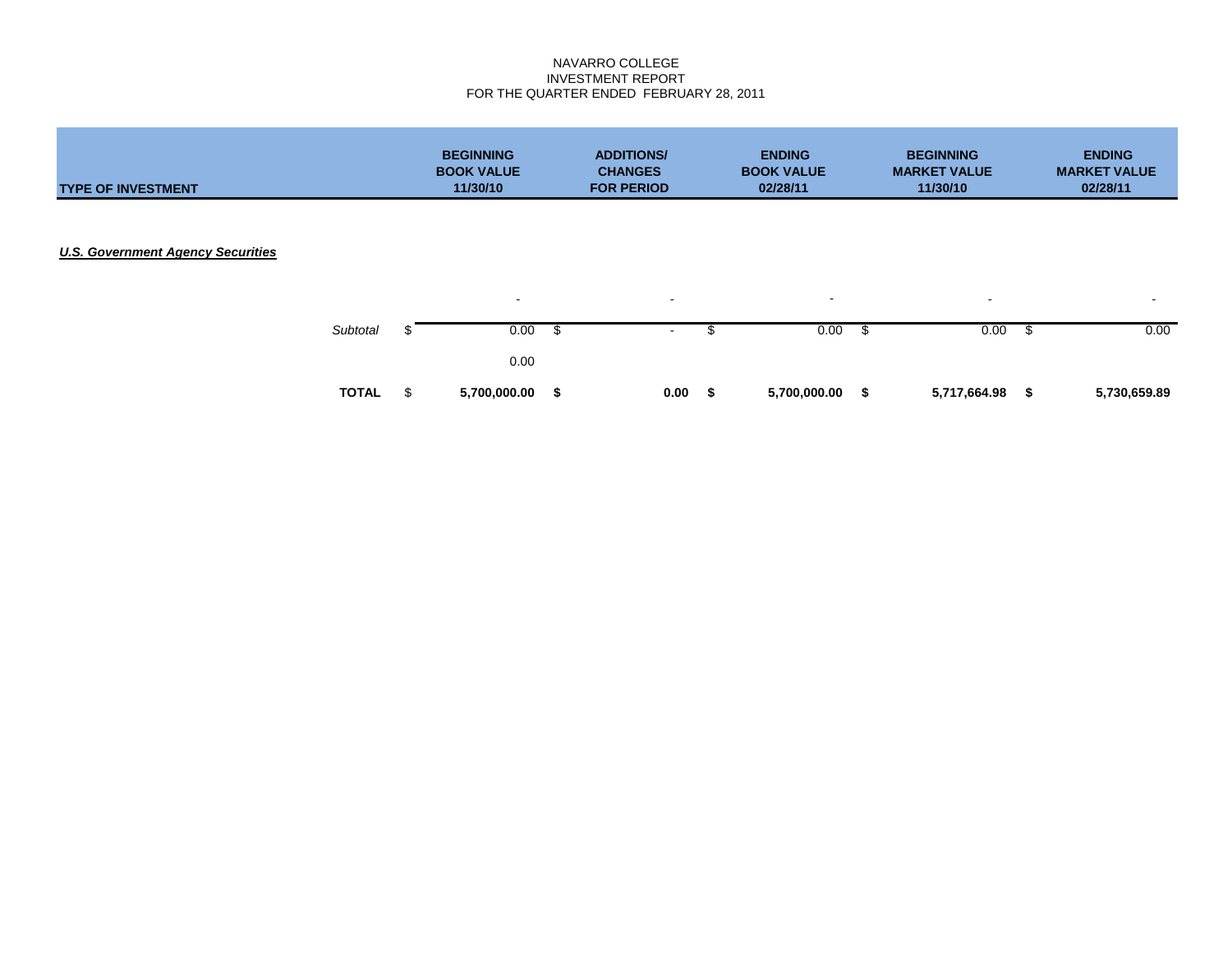# NAVARRO COLLEGE INVESTMENT REPORT RECAP FOR THE QUARTER ENDED FEBRUARY 28, 2011

## **RECAP OF INVESTMENTS BY FUND**

| <b>TYPE OF INVESTMENT</b>                                                      |      | <b>ENDING</b><br><b>BOOK VALUE</b><br>02/28/2011 | <b>Educational and</b><br><b>General Fund</b> | <b>Debt Service</b><br><b>Fund</b> | <b>Auxiliary</b><br><b>Fund</b> | Agency<br>Fund | Plant<br><b>Fund</b> | <b>Student</b><br><b>Financial</b><br><b>Aid Fund</b> |
|--------------------------------------------------------------------------------|------|--------------------------------------------------|-----------------------------------------------|------------------------------------|---------------------------------|----------------|----------------------|-------------------------------------------------------|
| First Bank & Trust Co. - CD #5006220                                           |      | 100,000.00                                       | 100,000.00                                    |                                    |                                 |                |                      |                                                       |
| Community National Bank & Trust of TX - CD #1141420                            |      | 1,500,000.00                                     | 1,500,000.00                                  |                                    |                                 |                |                      |                                                       |
| Community National Bank & Trust of TX - CD #1121587                            |      | 640,000.00                                       |                                               |                                    |                                 |                |                      | 640,000.00                                            |
| Community National Bank & Trust of TX - CD #1141442                            |      | 1,500,000.00                                     | 1,500,000.00                                  |                                    |                                 |                |                      |                                                       |
| Citizens National Bank - CD #677159                                            |      | 250,000.00                                       |                                               |                                    |                                 |                |                      | 250,000.00                                            |
| State Farm - CD #1019063147                                                    |      | 100,000.00                                       |                                               |                                    | 100,000.00                      |                |                      |                                                       |
| Prosperity Bank-CD#730010472                                                   |      | 1,000,000.00                                     | 1,000,000.00                                  |                                    |                                 |                |                      |                                                       |
| Prosperity Bank-CD#730010473                                                   |      | 100,000.00                                       |                                               |                                    |                                 | 100,000.00     |                      |                                                       |
| Prosperity Bank-CD#730010475                                                   |      | 510,000.00                                       |                                               |                                    |                                 |                |                      | 510,000.00                                            |
|                                                                                | - \$ | 5,700,000.00 \$                                  | 4,100,000.00 \$                               | $0.00 \text{ }$ \$                 | 100,000.00 \$                   | 100,000.00 \$  | 0.00~\$              | 1,400,000.00                                          |
| February 28, 2011 Benchmark Rates:                                             |      |                                                  |                                               |                                    |                                 |                |                      |                                                       |
| <b>TexStar Local Government Investment Service</b>                             |      | 0.1476%                                          |                                               |                                    |                                 |                |                      |                                                       |
| Rates and market values are from the February 28, 2011 The Wall Street Journal |      |                                                  |                                               |                                    |                                 |                |                      |                                                       |
| <b>Federal Funds Rate</b>                                                      |      | 0.2500%                                          |                                               |                                    |                                 |                |                      |                                                       |
| Merrill Lynch Ready Assets Trust                                               |      | 0.0000%                                          |                                               |                                    |                                 |                |                      |                                                       |
| Treasury Bill - 26 weeks                                                       |      | 0.1700%                                          |                                               |                                    |                                 |                |                      |                                                       |
| Certificates of Deposit - Six Months                                           |      | 0.4000%                                          |                                               |                                    |                                 |                |                      |                                                       |

We, the investment officers of Navarro College District, swear that, to the best of our knowledge, this report displays Navarro College's investment portfolio as of February 28, 2011. We further swear that transactions inv investment portfolio are in compliance with Navarro College's Investment Policy and Strategy and the provisions of the Public Funds Investment Act, Chapter 2256, and amendments of the Texas Government Code.

Prepared by: Date Investment Officer

Date Chief Accountant **Date** Investment Officer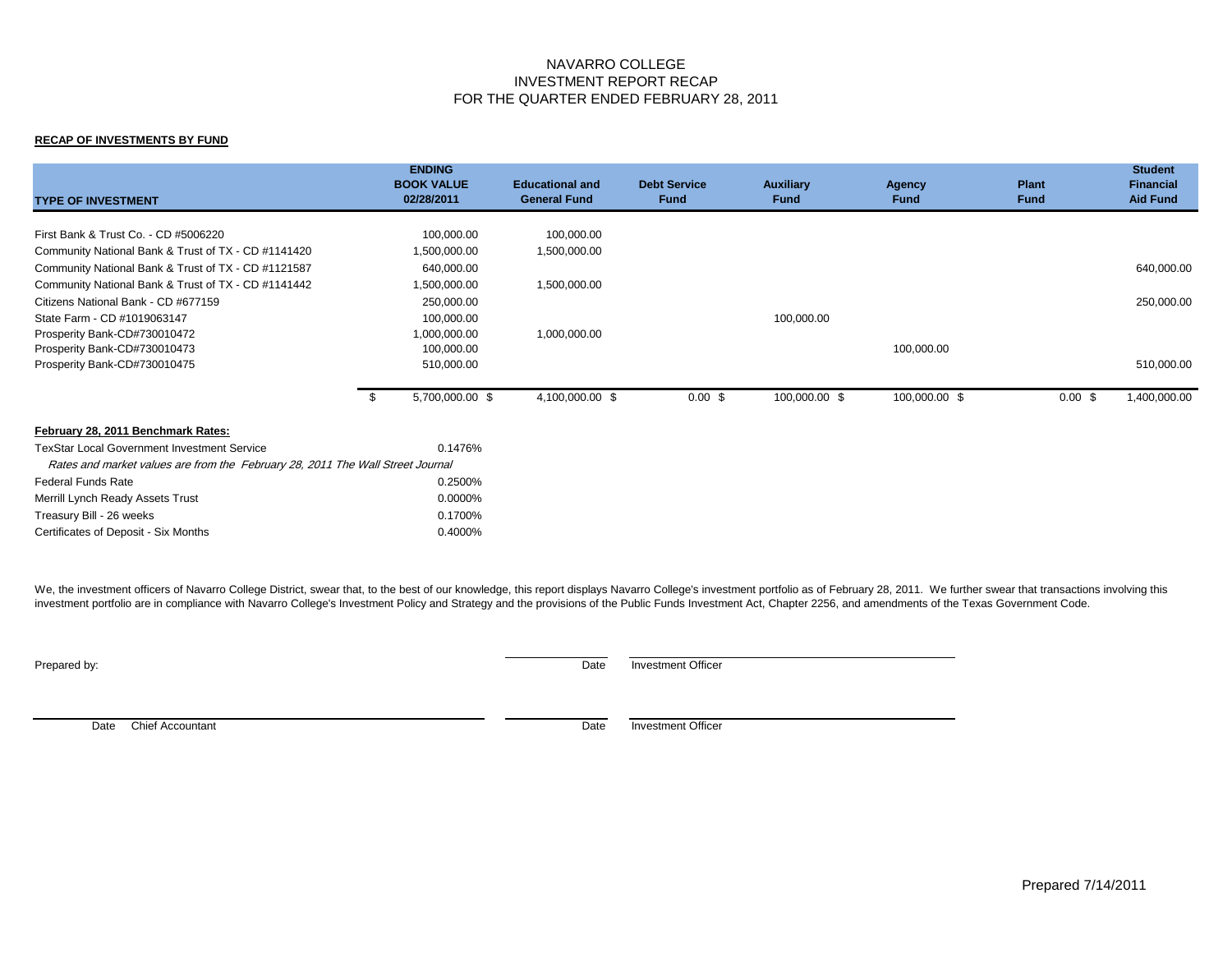# **Navarro College Investment Portfolio Maturity Schedule February 28, 2011**

| <b>MATURITY</b>    |    |                                  |    |                                |    |                          |  |                                 |      |                              |
|--------------------|----|----------------------------------|----|--------------------------------|----|--------------------------|--|---------------------------------|------|------------------------------|
| <b>Fiscal Year</b> |    | <b>1st Quarter</b><br>Sept - Nov |    | 2nd Quarter<br>Dec - Feb       |    | 3rd Quarter<br>Mar - May |  | <b>4th Quarter</b><br>Jun - Aug |      | <b>Total Amount</b>          |
| 2011<br>2012       | \$ | $\blacksquare$<br>1,700,000.00   | \$ | $\blacksquare$<br>2,140,000.00 | \$ | 1,610,000.00             |  | 250,000.00                      | \$   | 1,860,000.00<br>3,840,000.00 |
| <b>Total</b>       | \$ | 1,700,000.00                     |    | 2,140,000.00                   | \$ | $1,610,000.00$ \$        |  | 250,000.00                      | - \$ | 5,700,000.00                 |